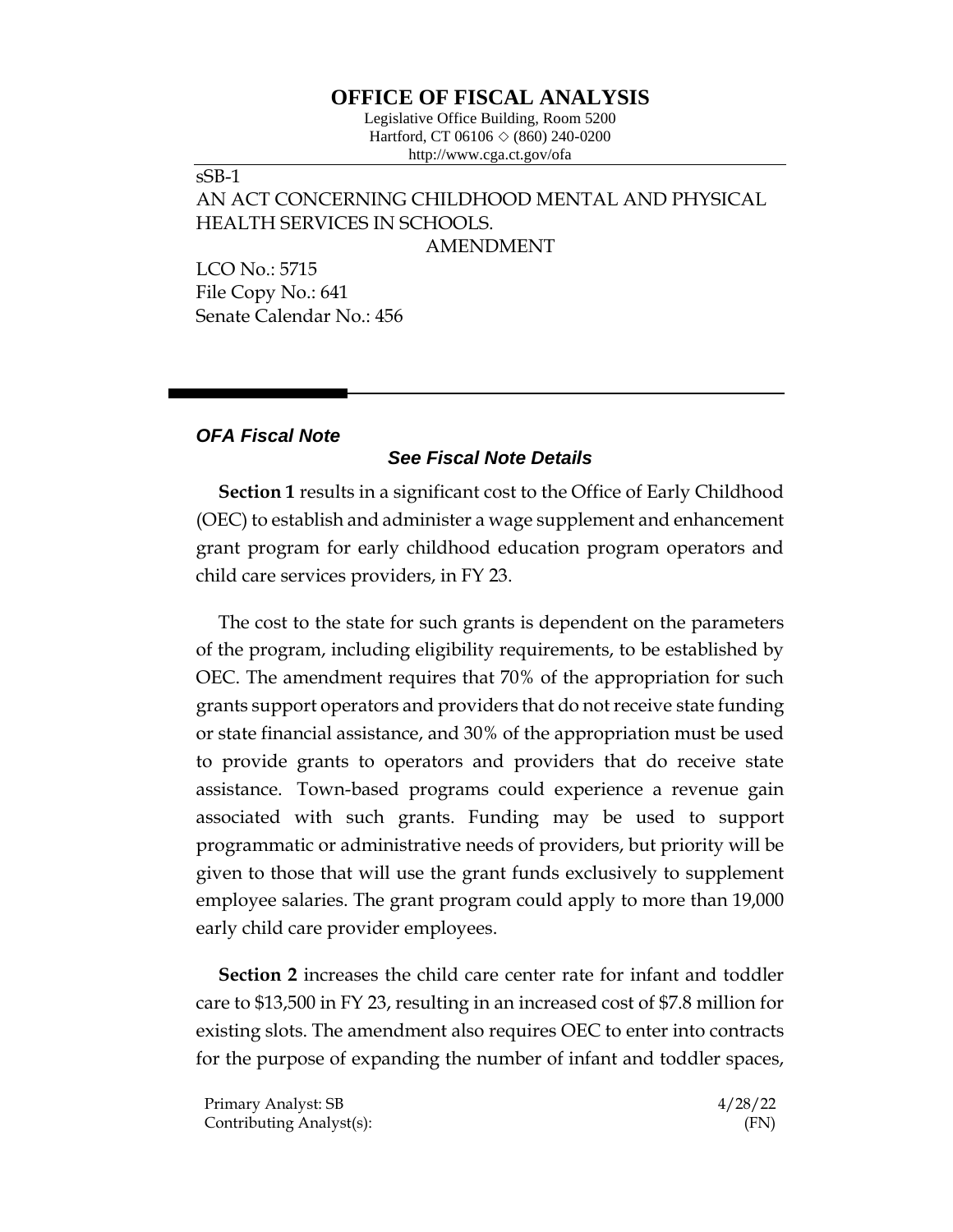which would also be funded at the new \$13,500 annual rate per slot.

The amendment also results in additional OEC staffing costs of up to \$340,000 (with associated fringe costs of \$137,800) to administer the wage supplement and enhancement grant program as well as support the expansion of infant and toddler seats.

**Sections 3-5** result in significant costs to the State Department of Education (SDE) associated with: (1) developing, distributing, and analyzing a survey of each local and regional board of education concerning the employment of school social workers, school psychologists, school counselors and school nurses; and (2) the creation of a grant program to local and regional boards of education associated with hiring and retention of these workers. SDE does not currently have the funding available to complete these requirements.

SDE would require one full time position to implement the survey requirements, resulting in additional personnel costs of \$90,000 and corresponding fringe benefit costs of \$36,477 annually, beginning in FY 23.

The cost of the grant program would depend on the scope of the program, and the amount of each award, but is anticipated to be over \$1 million annually beginning in FY 24, or until the program is no longer operational

**Section 6** requires SDE to study the feasibility of creating a temporary human services permit, which results in no fiscal impact as the department has sufficient expertise to carry out the study.

**Sections 7-9** authorize a school nurse, or in the absence of a school nurse, a qualified school employee, to maintain opioid antagonists to administer emergency first aid to a student who is experiencing an opioid-related drug overdose. The bill requires a school nurse or principal to select multiple qualified school employees to administer an opioid antagonist, and at least one such employee must be on school grounds during regular school hours when the school nurse is not there.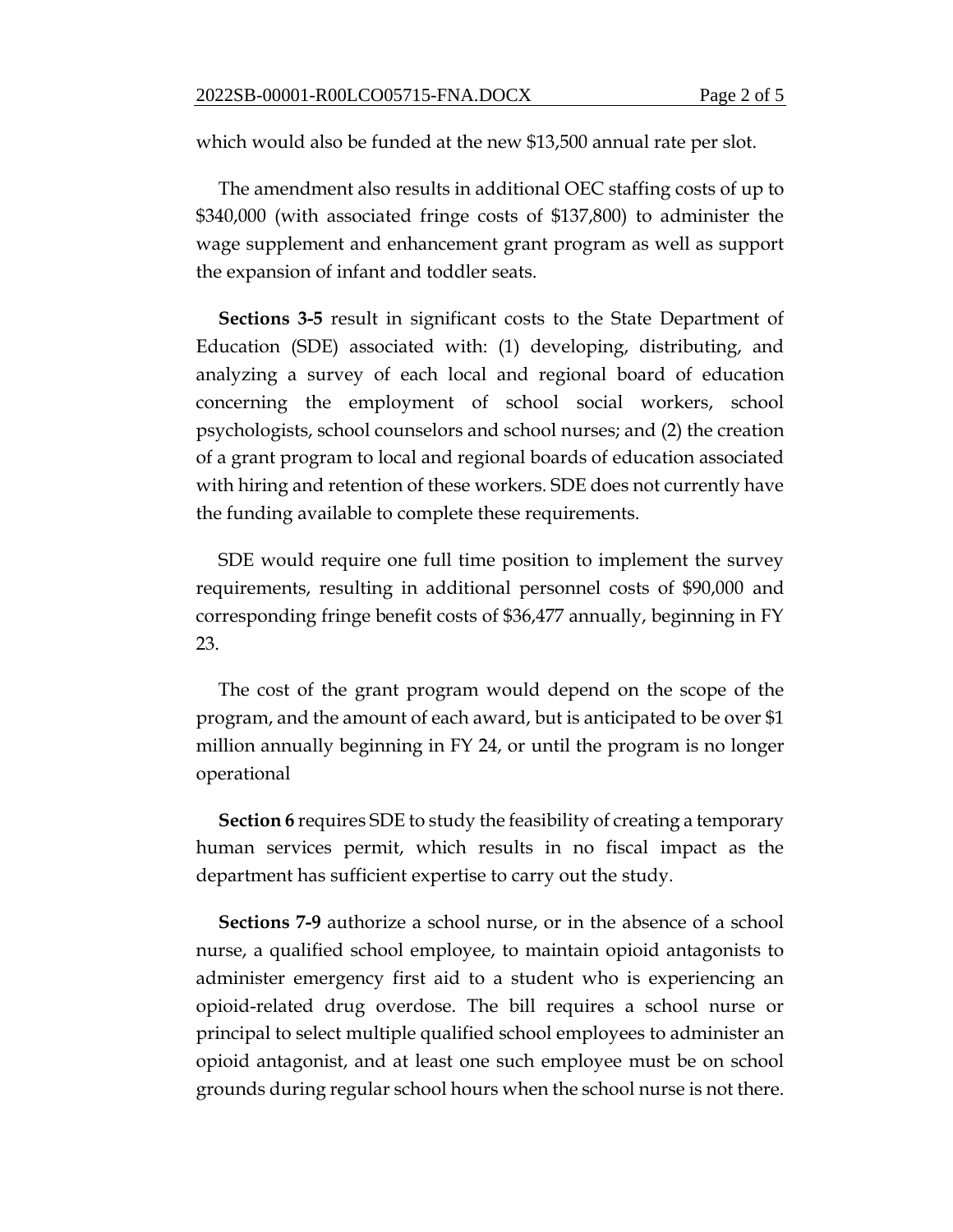This could result in additional costs to local and regional school districts, if a school must pay an employee to stay additional hours outside of their normally scheduled hours, to cover the requirements of the bill. The cost to a district would be dependent on the number of hours a school nurse is away during normal school hours and those hours are outside the normal schedule of the qualified employees. The bill allows local and regional school districts to maintain opioid antagonists, which could result in an additional cost associated with purchasing emergency kits of approximately \$22 - \$60 per kit. If a district were to purchase 100 kits, the cost would range from \$2,220 to \$6,000.

**Sections 10 and 11** create taskforces and do not result in a fiscal impact.

**Section 12** results in a cost to the Department of Public Health to administer a school-based health center expansion grant program in FY 23. It is anticipated that this grant could result in annual costs of approximately \$590,000.

**Section 13** results in a potential cost to SDE in FY 23 to provide additional support and assistance to districts participating in the Learner Engagement and Attendance Program (LEAP), as SDE does not currently have the staff or resources available. The potential cost would be dependent upon the scope of the additional support and assistance.

**Section 14** results in a potential cost beginning in FY 23 to various local and regional boards of education associated with at least 30 minutes of uninterrupted lunch time for certified staff. The cost would be dependent upon any substitute coverage required to complete the requirements in the amendment.

**Section 16** establishes a minority teacher candidate scholarship program for students from priority school districts. This will result in an additional cost to the state beginning in FY 23 as SDE does not have funding available. The scope of the cost would be dependent upon the number of scholarships awarded and the amount per award but is anticipated to be significant.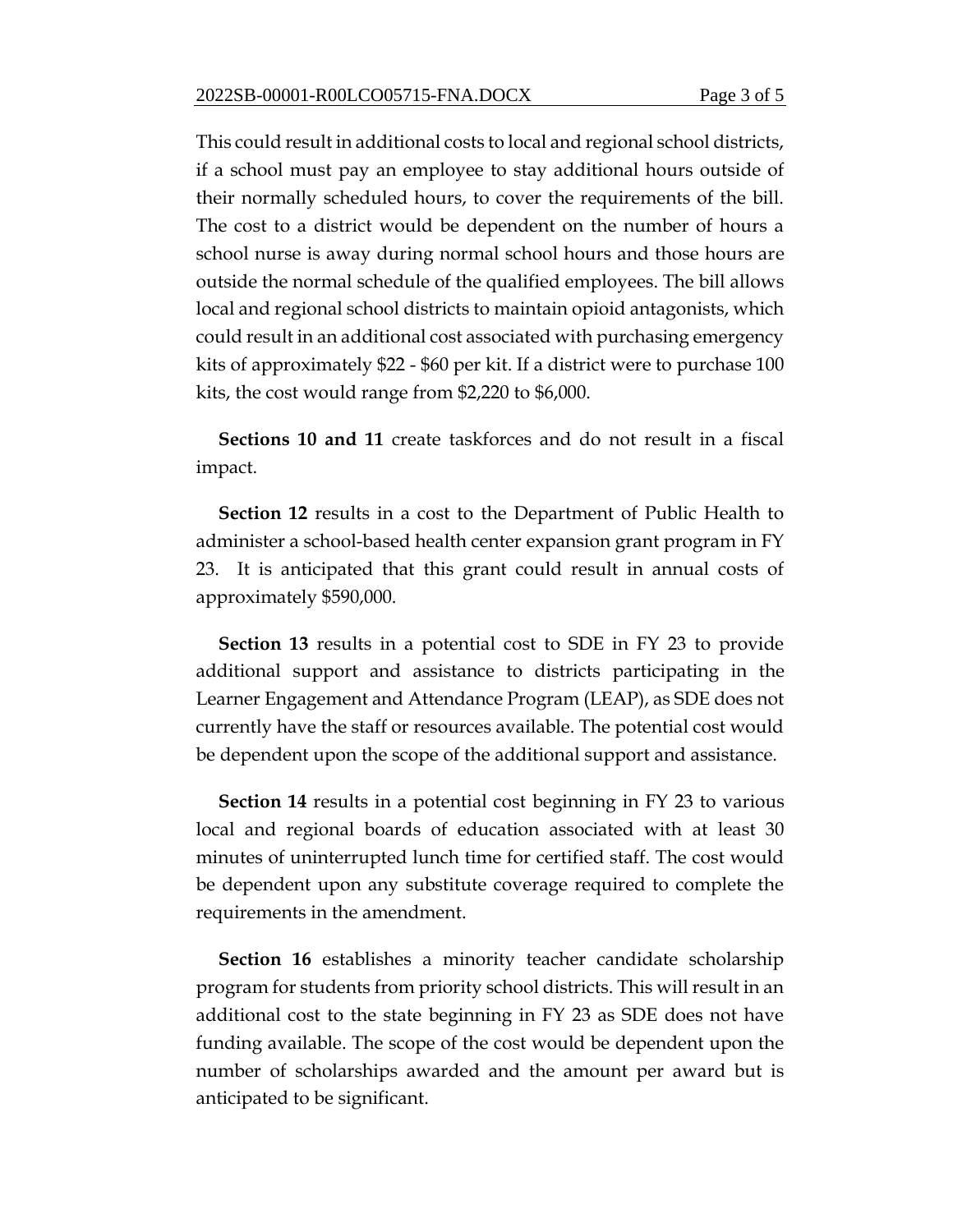**Sections 17-22** rename the minority teacher recruitment task force and make various procedural, conforming and technical changes that do not result in a fiscal impact.

**Section 23** results in a minimal cost to the State Department of Education (SDE) associated with an additional durational part-time staff person in FY 23, with a corresponding salary of approximately \$50,000, to review teacher certification statutes and regulations, and make recommendations on any obsolete provisions and requirements that create a barrier to teacher recruitment and retention. SDE does not currently have the staff available to complete the requirements within the bill.

**Section 24** establishes a career and technical pathways instructor permit, which does not have a fiscal impact.

**Section 25** allows, beginning with the 2024-25 school year, remote learning for students in grades kindergarten through 12. This could result in a potential cost to local and regional school districts beginning in FY 25 if additional virtual or on-line materials and equipment must be purchased to accommodate students opting to participate in a remote learning model. However, the bill is permissive; local and regional school districts are not mandated to participate.

**Section 26** adjusts the responsibilities of the State Education Resource Center (SERC). If the center is not currently providing services in line with its added responsibilities, then there may be an additional cost (dependent on the level of new responsibilities required). This section allows SERC to lease property without the approval of a state agency, which may result in either a savings or cost to SERC.

**Section 27** makes Guilford eligible to participate in the Open Choice Program, beginning with the 2022-23 school year. This results in a cost to the state and a corresponding revenue gain to Guilford starting in FY 23. However, it is anticipated that in FY 23, the cost and corresponding revenue gain would be less than \$50,000, and the Open Choice account has the funds available to cover this additional expense.